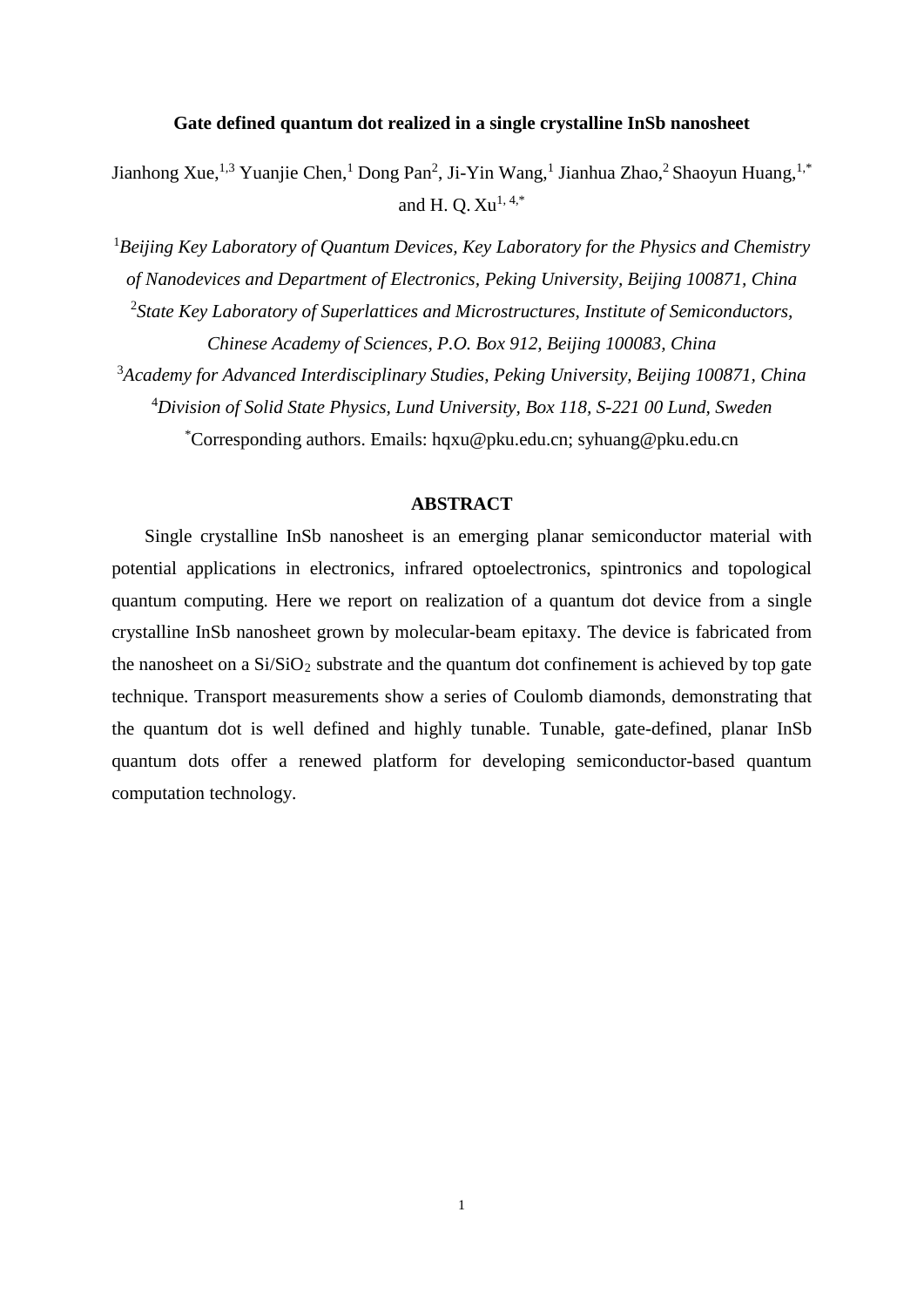With their small bandgap, high electron mobility, small electron effective mass, large electron Landé g-factor, and strong spin-orbit interaction, III−V semiconductor InSb nanostructures have attracted an intensive interest. In the past few years, the investigation of InSb nanostructures has focused on epitaxially grown InSb nanowires $1-17$ , and various InSb nanowire devices, such as field-effect transistors<sup>2-5</sup>, single<sup>6-8</sup> and double quantum dot devices<sup>9,10</sup>, and semiconductor–superconductor hybrid quantum devices<sup>11-17</sup>, have been realized and been widely anticipated to have potential applications in spintronics, semiconductor-based quantum technology, and in detection and manipulation of Majorana Fermions for topological quantum computing. Recently, free-standing, single-crystalline InSb nanosheets<sup>18,19</sup> have been successfully grown by molecular-beam epitaxy (MBE) and have been found to exhibit superior quantum transport properties when compared to other layered semiconductor materials. Due to the two-dimensional nature, electrical and quantum devices fabricated from these InSb nanosheets offer a renewed platform for developing novel highspeed nanoelectronic, infrared optoelectronic, spintronic, and quantum computing technologies.

In this letter, we report on realization of a quantum dot device from an MBE-grown, freestanding, single crystalline InSb nanosheet. The nanosheet is of high quality and has a high electron mobility. The device is fabricated from the nanosheet on a  $Si/SiO<sub>2</sub>$  substrate using standard semiconductor fabrication techniques and the quantum dot confinement is achieved by top gate technique. The fabricated device is characterized by transport measurements in a  $He^{3}/He^{4}$  dilution refrigerator at a base temperature of 20 mK. The measured charge stability diagram shows a series of Coulomb diamonds, demonstrating that the shape of quantum dot and the number of electrons in the dot can be tuned efficiently with the top and Si back gates.

The device studied in this work is fabricated from a free-standing, high-quality singlecrystalline pure-phase InSb nanosheet. InSb nanosheets are grown by MBE on top of InAs nanowires on a Si(111) substrate. The process starts by depositing a thin layer of Ag on the Si substrate in the MBE chamber and then annealing is carried out *in situ* to generate Ag nanoparticles. Using these Ag nanoparticles as seeds, InAs nanowires are then grown<sup>20-23</sup>. InSb nanosheets are grown on top of these InAs nanowires by abruptly switching the group-V source from As to Sb and with an increased Sb flux. The grown InSb nanosheets can be up to several micrometers in size and down to ~10 nm in thickness. See Ref. 18 for further details about the growth process and structural properties of our MBE grown InSb nanosheet materials.

For device fabrication, the MBE grown InSb nanosheets are mechanically transferred onto a highly doped Si substrate covered with a 300-nm-thick layer of  $SiO<sub>2</sub>$  on top. The Si substrate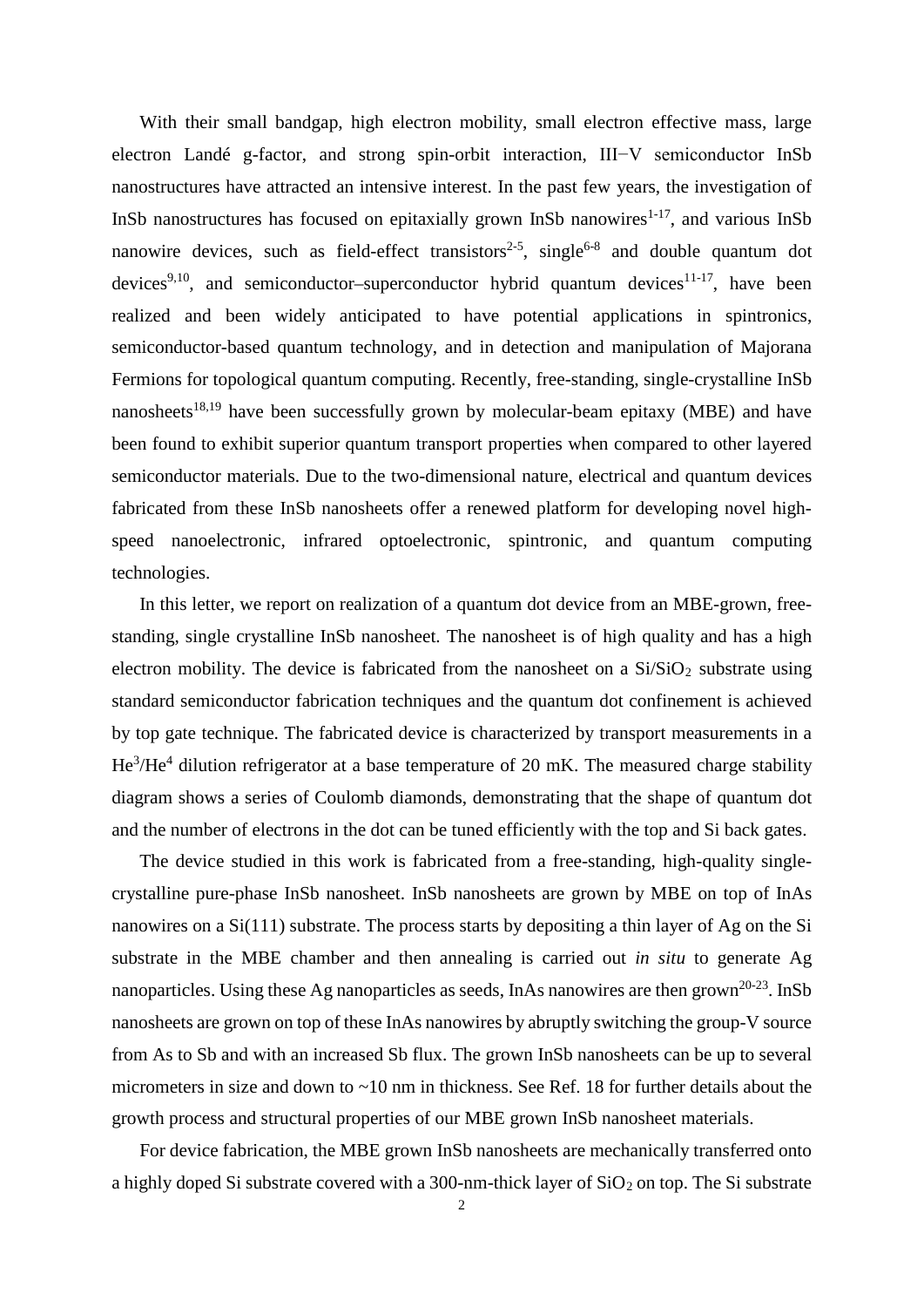and the  $SiO<sub>2</sub>$  layer are later used as a global back gate and gate dielectric to the nanosheet, respectively. After transferring, standard electron-beam lithography (EBL) is used for pattern definition of electrical contacts on a selected InSb nanosheet. It is determined after completing all the measurements that the selected nanosheet has a width of *W*~430 nm, a length of *L*~1160 nm and a thickness of *t*~30 nm. Metal contacts are then fabricated by deposition of 5-nm-thick Ti and 90-nm-thick Au in an electron-beam evaporator (EBE) and lift-off process. Here we note that before loading the sample into the EBE chamber, the sample is immersed in a  $H_2O$ diluted  $(NH_4)_2S_x$  solution to remove the surface contamination and native surface oxide, and the thin layer of Ti used here is to promote metal adhesion to the nanosheet and the substrate. After another step of EBL, a 20 nm thick  $HfO<sub>2</sub>$  layer is deposited on top of the nanosheet by atomic layer deposition (ALD) and lift-off. Finally, top gates are fabricated by a third step of EBL followed by EBE of 5 nm Ti and 90 nm Au and lift-off process. Figure 1 (a) shows a schematic view of the device structure and the inset of Figure 1(b) shows a scanning electron microscope (SEM) image of the fabricated InSb nanosheet device, where the four top gates, labeled by G1, G2, G3 and G4, and the source and drain contacts labeled by S and D, are clearly displayed.

The fabricated device is measured in a  $\text{He}^3/\text{He}^4$  dilution refrigerator. Figure 1(b) shows measured source-drain current  $I_{ds}$  as a function of back gate voltage  $V_{bg}$  at temperature  $T=20$ mK and source-drain bias voltage  $V_{ds} = 0.5$  mV with all top gates being grounded (i.e., by setting all voltages applied to the top gates at  $V_{\text{G1}}=V_{\text{G2}}=V_{\text{G3}}=V_{\text{G4}}=0$ . It is seen that the device is a typical n-type transistor—current  $I_{ds}$  is pinched off at  $V_{bg}=-5.5$  V and shows a saturation at positive back gate voltages. The electron mobility of the InSb nanosheet can be extracted from the measured  $I_{ds}$ - $V_{bg}$  curve using equation,  $\mu = \frac{L}{W \times C_{bg}}$ 1  $\frac{1}{V_{ds}} \times \frac{dl_{ds}}{dV_{bg}}$  $\frac{u_{\text{ds}}}{dv_{\text{bg}}}$ , where  $C_{\text{bg}}$  is the unit area capacitance, which can be estimated from  $C_{bg} = \frac{\varepsilon_0 \varepsilon}{d}$  with  $\varepsilon_0$  being the vacuum permittivity,  $\varepsilon = 3.9$  the dielectric constant of SiO<sub>2</sub>, and  $d = 300$  nm the thickness of SiO<sub>2</sub>. The extracted mobility from the measured  $I_{ds}$ - $V_{bg}$  curve is ~11000 cm<sup>2</sup>·V<sup>-1</sup>·s<sup>-1</sup>, demonstrating that the InSb nanosheet device exhibits an excellent high-speed electronic performance.

The performances of the top gates measured at  $V_{bg}=-2$  V. Hereafter, we set  $V_{bg}=-2$  V, as indicated by a red star in Figure 1(b), in order to get a sufficient carrier density in the nanosheet, and thus any influences of disorders and contact resistances can be reduced when we define a quantum dot in the nanosheet<sup>24,25</sup>. Figure 2(a) shows the measured source-drain current  $I_{ds}$  as a function of gate voltage  $V_{\text{G1}}$  at  $V_{\text{ds}}=0.1$  mV with all other top gates being grounded, i.e.,  $V_{\text{G2}}=0$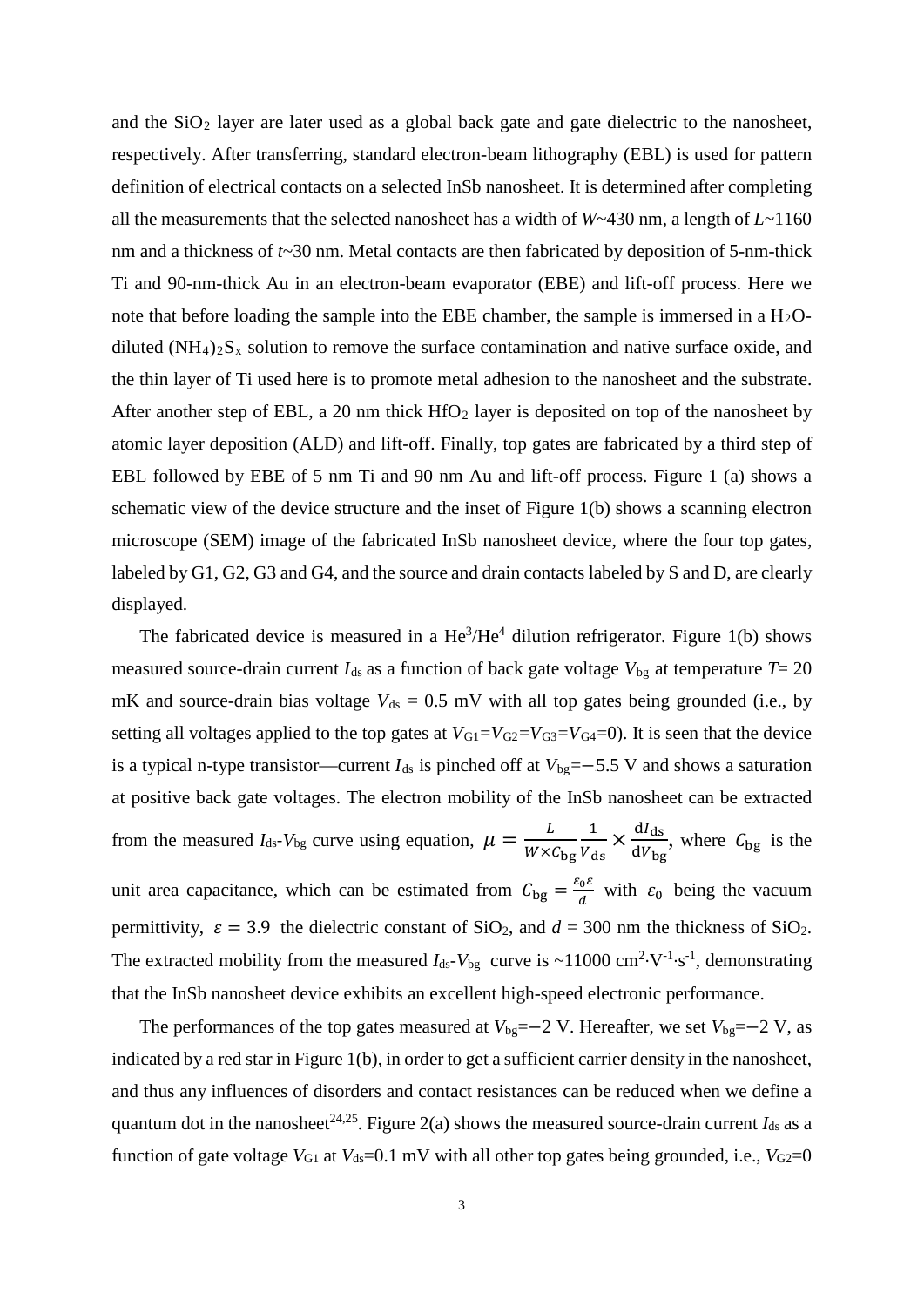V,  $V_{G3}=0$  V, and  $V_{G4}=0$  V. Here with decreasing  $V_{G1}$ , a quick drop of  $I_{ds}$  to a low level is observed, which means that the carriers in the InSb nanosheet beneath gate G1 can be electrostatically depleted. Here, a complete depletion of carriers across the InSb nanosheet can not be achieved using gate G1 only. The residual *I*ds is the current passing through the InSb nanosheet area not covered by gate G1. Figure 2(b) shows the measured  $I_{ds}$  as a function of  $V_{G2}$ at  $V_{ds}=0.1$  mV and a fixed  $V_{G1}=-3.6$  V, indicated by a red star in Figure 2(a), with the other two top gates being grounded as  $V_{G3}=0$  V and  $V_{G4}=0$  V. Here, with decreasing  $V_{G2}$ ,  $I_{ds}$  drops to zero, which means the channel current in the InSb nanosheet can be electrostatically cut off using gates G1 and G2. Figure 2(c) shows the measured  $I_{ds}$  as a function of  $V_{G4}$  at  $V_{ds}=0.1$  mV and *V*<sub>G1</sub>=−3.6 V with gates G2 and G3 being grounded. Here, similar as seen in Figure 2(b), the channel current can also be cut off using gates G1 and G4. Figure 2(d) shows the measured  $I_{ds}$  as a function of  $V_{G3}$  at  $V_{ds}=0.1$  mV and  $V_{G1}=-3.6$  V with gates  $G_2$  and G4 being grounded. Here, it is seen that the channel current in the InAs nanosheet can not be completely cut off using gates G1 and G3. This is as expected, because the distance between the two gates is  $\sim$ 180 nm, which is too large to form a potential barrier across the InSb nanosheet.

Based on the measured gate performances shown in Figures 1(b) and 2, a quantum dot can be created in the InSb nanosheet by setting voltages applied to the back and top gates to proper values. In this work, we choose to define a quantum dot in the nanosheet by setting  $V_{bg} = -2$ V,  $V_{\text{G1}}$ =−3.6 V,  $V_{\text{G2}}$ =−5.3 V, and  $V_{\text{G4}}$ =−4.7 V, as indicated by red stars in Figures 1(b), 2(a), 2(b) and (c). Gate G3 is used to tune the dot shape and the number of electrons in the dot. Figure 3(a) shows the source-drain  $I_{ds}$  measured for such defined quantum dot as a function of  $V_{G3}$  at  $V_{ds}=0.1$  mV. The measured  $I_{ds}$  are characterized by densely distributed sharp current peaks which are typical for electron transport through a quantum dot in the Coulomb blockade regime<sup>2,26-28</sup>. It is seen that the current peaks distribute differently in the low, negative gate voltage region and the high, positive gate voltage region—the current peak spacing  $(\Delta V_{G3})$  is much larger in the low, negative gate voltage region than in the high, positive gate voltage region [cf. the zoom-in plot shown in the inset of Figure 3(a) for the current peak spacing in a high, positive gate voltage region]. Thus, the gate capacitance  $(C_{G3})$  to the dot is different in the two gate voltage regions.

Figure 3(b) shows the differential conductance measured for the quantum dot as a function of *V*ds and *V*G3 (charge stability diagram) over a gate voltage *V*G3 region from −1.5 to 0.4 V. Here, well-defined Coulomb diamond structures, characteristics for a quantum dot in the Coulomb blockade regime, are observed. However, the addition energies extracted from the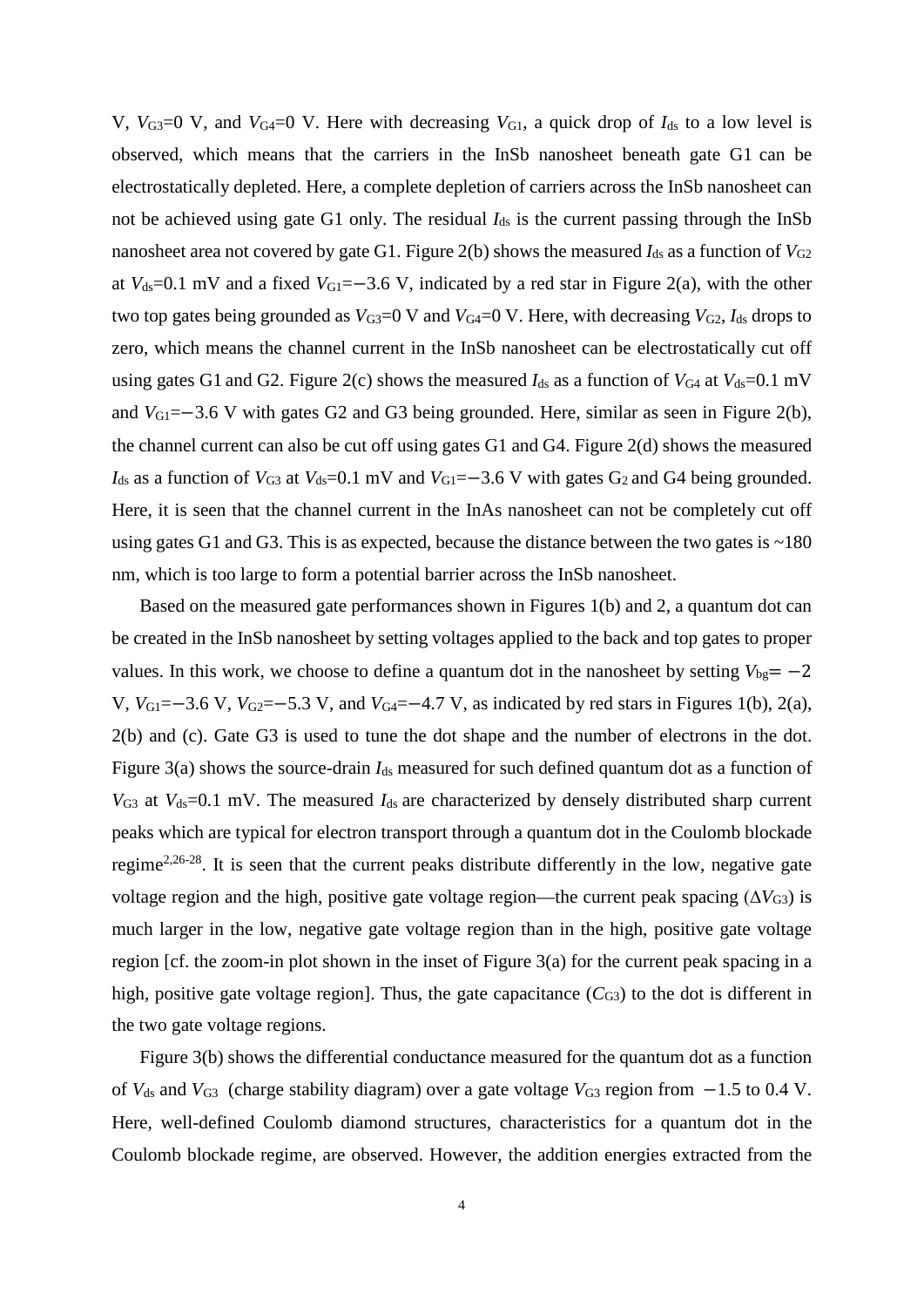charge stability diagram are very different in the low, negative gate voltage region and high, positive gate voltage region. For a detailed analysis, we show, in Figures 3(c) and 3(d), zoomin plots of the charge stability diagram in a low, negative gate voltage region marked by black dashed rectangle I and in a high, positive gate voltage region marked by black dashed rectangle II. In both Figures  $3(c)$  and  $3(d)$ , five Coulomb diamonds are shown. The addition energies  $E_{\text{add}}$  extracted from the Coulomb diamonds shown in Figure 3(c) are marked by red dots in Figure 3(e), giving an average addition energy of  $\bar{E}^1_{add} \sim 3.1$  meV. The addition energies  $E_a$ extracted from the Coulomb diamonds shown in Figure 3(d) are marked by blue dots in Figure 3(f), giving an average addition energy of  $\bar{E}_{\text{add}}^{\text{II}}$  ~1.5 meV. It is seen that the addition energies in the low, negative gate voltage region is about twice larger than that in the high, positive gate voltage region, implying that the dot size is significantly smaller in region I than region II.

To have a better understanding of how the quantum dot is formed in the InSb nanosheet in our device, we have simulated the electron potential profile in the nanosheet using commercial available program  $COMSOL<sup>29,30</sup>$ . In the simulation, the same layer structure as in our experiment is assumed and the boundary condition is chosen to set the voltages in the regions of the InSb nanosheet that are contacted by the source and drain electrodes to zero. In the experiment, a current flow is observed when the gates are grounded, indicating the existence of a finite density of electrons in the nanosheet at zero gate voltages. To take this into account in the simulation, the experimental threshold voltages of the back gate ( $V_{bg}^{th} = -5.4$  V), top gate G1 ( $V_{G1}^{th} = -2.1$  V), top gate G2 ( $V_{G2}^{th} = -3.1$  V), and top gate G4 ( $V_{G4}^{th} = -3.0$  V), at which the electrons start to be depleted, are extracted from the measurements shown in Figures 1(b), 2(a), 2(b), and 2(c).<sup>31</sup> The gate voltages input into the simulation,  $V_{bg}^s = 3.4$  V,  $V_{G1}^s =$  $-1.5$  V,  $V_{G2}^s = -2.2$  V, and  $V_{G4}^s = -1.7$  V, are the values after calibrations against the corresponding experimental threshold voltages. Here, we note that because in the measurements, the voltage applied to top gate G3 is an experimental variable, we make no effort to extract its experimental threshold voltage, but rather input reasonable gate voltage values of gate G3 directly into the simulations. Figures 4(a) and 4(b) show the simulated electron potential profiles in the InSb nanoshheet at two voltages applied to top gate G3. In Figure 3(a) where the simulation is carried out by setting  $V_{G3}^s = -0.4$  V, it is seen that the electron potential in the InSb nanosheet region beneath gate G3 is high and positive, and no electrons could be populated there. Thus, a quantum dot of approximately circular shape located in the middle region of the nanosheet is formed. This is the situation corresponding to the gate voltage region I in the measurements shown in Figure 3. In Figure 4(b) where the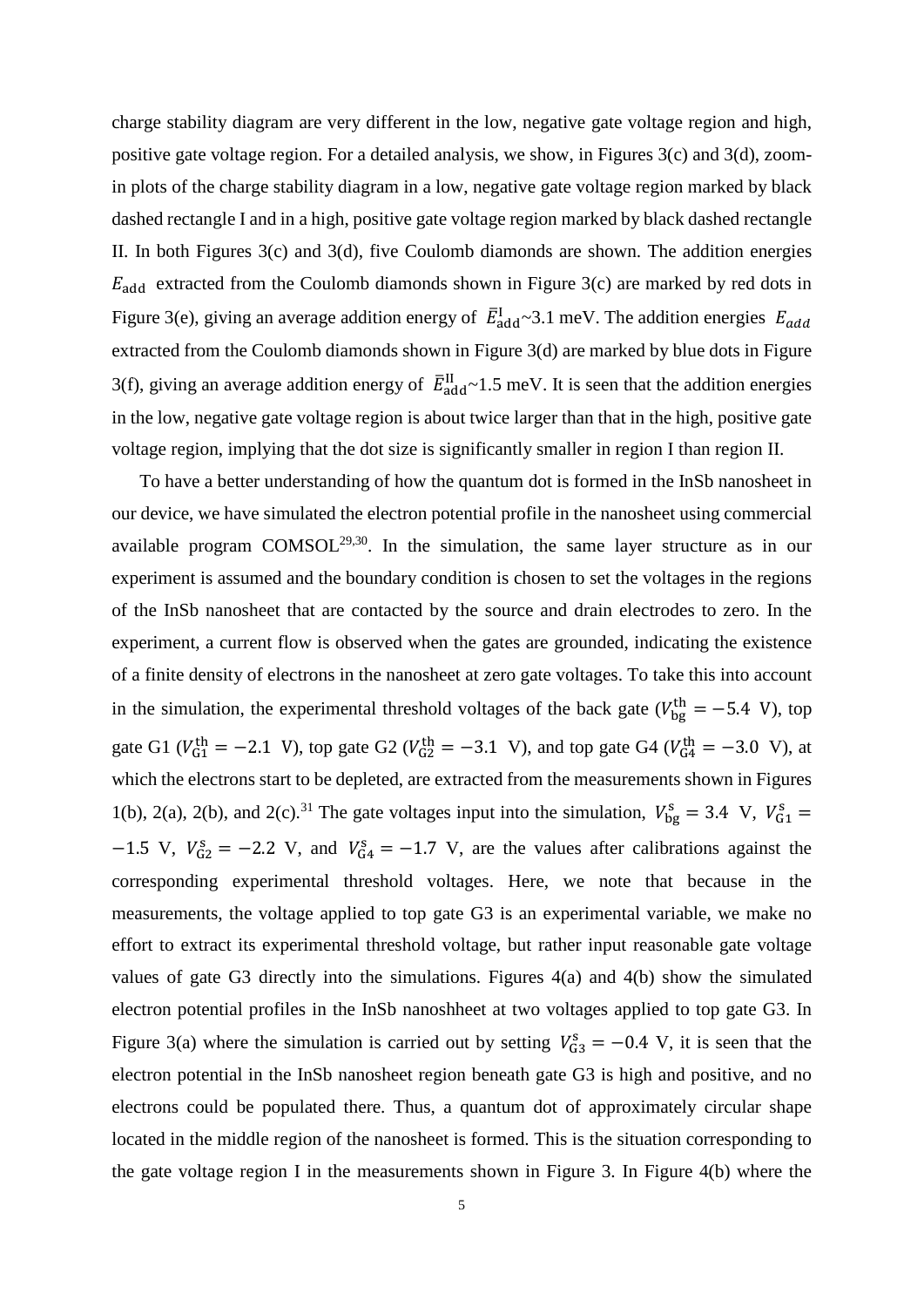simulation is carried out by setting  $V_{G3}^s = 0.36$  V, it is seen that the electron potential in the InSb nanosheet region beneath gate G3 is low and negative, and the electrons in the InSb nanosheet region beneath gate G3 are not completely depleted. Thus, a quantum dot of spoonlike shape is formed. This is the situation corresponding to the gate voltage region II in the measurements shown in Figure 3. The above results of simulations show that when tuning G3 gate voltage around  $V_{G3}^s = -0.4$  V ( $V_{G3}^s = 0.36$  V), Coulomb diamonds with a larger (smaller) addition energy would be observed in the measured stability diagram, in consistence with the measurements shown in Figure 3. Our simulations also demonstrate that in gate voltage region I, gate G3 is situated on a side of the quantum dot, while in region II, gate G3 covers a part of the quantum dot. Thus, the gate capacitance  $(C_{G3})$  to the dot is smaller in gate voltage region I than in gate voltage region II.

In conclusion, a quantum dot device is realized in an emerging single crystalline, semiconductor InSb nanosheet. The nanosheet is grown by MBE and is of high crystalline quality. The quantum dot is fabricated on a  $Si/SiO<sub>2</sub>$  substrate and is defined by gating technique. The measured charge stability of the fabricated quantum dot device exhibits a series of welldefined Coulomb diamonds over a large range of voltages applied to a control gate. The extracted addition energies from the measured Coulomb diamonds show that the quantum dot is very different in size in the low, negative control-gate voltage region and the high, positive control-gate voltage region. The electron confinement potential in the InSb nanosheet is simulated for the fabricated device. This difference in quantum dot size has been confirmed by the simulations and the overall dot shape has been visualized. Our work demonstrates that highly tunable quantum dot system can be built from InSb monolayers for potential applications in semiconductor quantum dot based quantum computation technology developments.

This work is supported by the Ministry of Science and Technology of China through the National Key Research and Development Program of China (Grant Nos. 2017YFA0303304, 2016YFA0300601, 2017YFA0204901, and 2016YFA0300802), and the National Natural Science Foundation of China (Grant Nos. 11874071, 91221202, 91421303, 61504133, and 11274021). HQX also acknowledges financial support from the Swedish Research Council (VR).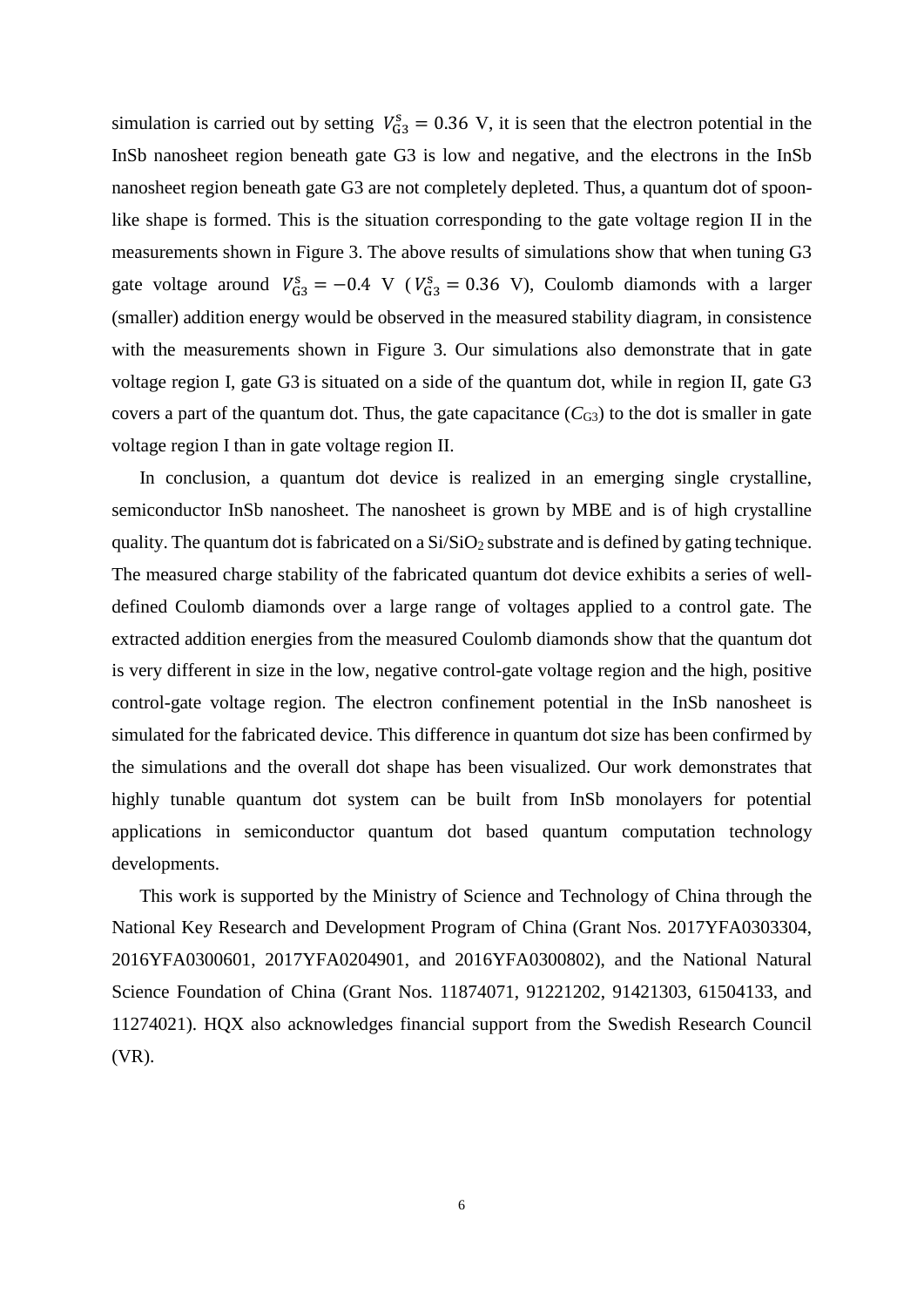## **REFERENCE**

- <sup>1</sup> P. Caroff, J. B. Wagner, K. A. Dick, H. A. Nilsson, M. Jeppsson, K. Deppert, L. Samuelson, L. R. Wallenberg, and L. E. Wernersson, Small **4**, 878 (2008).
- <sup>2</sup> H. A. Nilsson, M. T. Deng, P. Caroff, C. Thelander, L. Samuelson, L.-E. Wernersson, and H. Q. Xu, IEEE J. Sel. Top. Quantum Electron. **17**, 907 (2011).
- <sup>3</sup> H. Yao, H. Yusuf Günel, C. Blömers, K. Weis, J. Chi, J. Grace Lu, J. Liu, D. Grützmacher, and T. Schäpers, Appl. Phys. Lett. **101**, 082103 (2012).
- <sup>4</sup> O. Gul, D. J. van Woerkom, I. Weperen, D. Car, S. R. Plissard, E. P. Bakkers, and L. P. Kouwenhoven, Nanotechnology **26**, 215202 (2015).
- <sup>5</sup> D. Fan, N. Kang, S. G. Ghalamestani, K. A. Dick, and H. Q. Xu, Nanotechnology **27**, 275204 (2016).
- <sup>6</sup> H. A. Nilsson, P. Caroff, C. Thelander, M. Larsson, J. B. Wagner, L. E. Wernersson, L. Samuelson, and H. Q. Xu, Nano Lett. **9**, 3151 (2009).
- <sup>7</sup> H. A. Nilsson, O. Karlstrom, M. Larsson, P. Caroff, J. N. Pedersen, L. Samuelson, A. Wacker, L. E. Wernersson, and H. Q. Xu, Phys. Rev. Lett. **104**, 186804 (2010).
- <sup>8</sup> D. Fan, S. Li, N. Kang, P. Caroff, L. B. Wang, Y. Q. Huang, M. T. Deng, C. L. Yu, and H. Q. Xu, Nanoscale **7**, 14822 (2015).
- <sup>9</sup> S. Nadj-Perge, V. S. Pribiag, J. W. van den Berg, K. Zuo, S. R. Plissard, E. P. Bakkers, S. M. Frolov, and L. P. Kouwenhoven, Phys. Rev. Lett. **108**, 166801 (2012).
- <sup>10</sup> V. S. Pribiag, S. Nadj-Perge, S. M. Frolov, J. W. van den Berg, I. van Weperen, S. R. Plissard, E. P. Bakkers, and L. P. Kouwenhoven, Nat Nanotechnol **8**, 170 (2013).
- <sup>11</sup> V. Mourik, K. Zuo, S. M. Frolov, S. R. Plissard, E. P. Bakkers, and L. P. Kouwenhoven, Science **336**, 1003 (2012).
- <sup>12</sup> M. T. Deng, C. L. Yu, G. Y. Huang, M. Larsson, P. Caroff, and H. Q. Xu, Nano Lett. **12**, 6414 (2012).
- <sup>13</sup> H. A. Nilsson, P. Samuelsson, P. Caroff, and H. Q. Xu, Nano Lett. **12**, 228 (2012).
- <sup>14</sup> H. O. H. Churchill, V. Fatemi, K. Grove-Rasmussen, M. T. Deng, P. Caroff, H. O. Xu, and C. M. Marcus, Phys. Rev. B **87**, 241401 (2013).
- <sup>15</sup> O. Gul, H. Zhang, F. K. de Vries, J. van Veen, K. Zuo, V. Mourik, S. Conesa-Boj, M. P. Nowak, D. J. van Woerkom, M. Quintero-Perez, M. C. Cassidy, A. Geresdi, S. Koelling, D. Car, S. R. Plissard, E. P. Bakkers, and L. P. Kouwenhoven, Nano Lett. **17**, 2690 (2017).
- <sup>16</sup> S. Li, N. Kang, D. X. Fan, L. B. Wang, Y. Q. Huang, P. Caroff, and H. Q. Xu, Sci Rep **6**, 24822 (2016).
- <sup>17</sup> M. T. Deng, C. L. Yu, G. Y. Huang, M. Larsson, P. Caroff, and H. Q. Xu, Sci Rep **4**, 7261 (2014).
- <sup>18</sup> D. Pan, D. X. Fan, N. Kang, J. H. Zhi, X. Z. Yu, H. Q. Xu, and J. H. Zhao, Nano Lett. **16**, 834 (2016).
- <sup>19</sup> M. de la Mata, R. Leturcq, S. R. Plissard, C. Rolland, C. Magen, J. Arbiol, and P. Caroff, Nano Lett. **16**, 825 (2016).
- <sup>20</sup> D. Pan, M. Fu, X. Yu, X. Wang, L. Zhu, S. Nie, S. Wang, Q. Chen, P. Xiong, S. von Molnar, and J. H. Zhao, Nano Lett. **14**,1214 (2014).
- <sup>21</sup> Q. Li, S. Y. Huang, D. Pan, J. Wang, J. Zhao, and H. Q. Xu, Appl. Phys. Lett. **105**, 113106 (2014).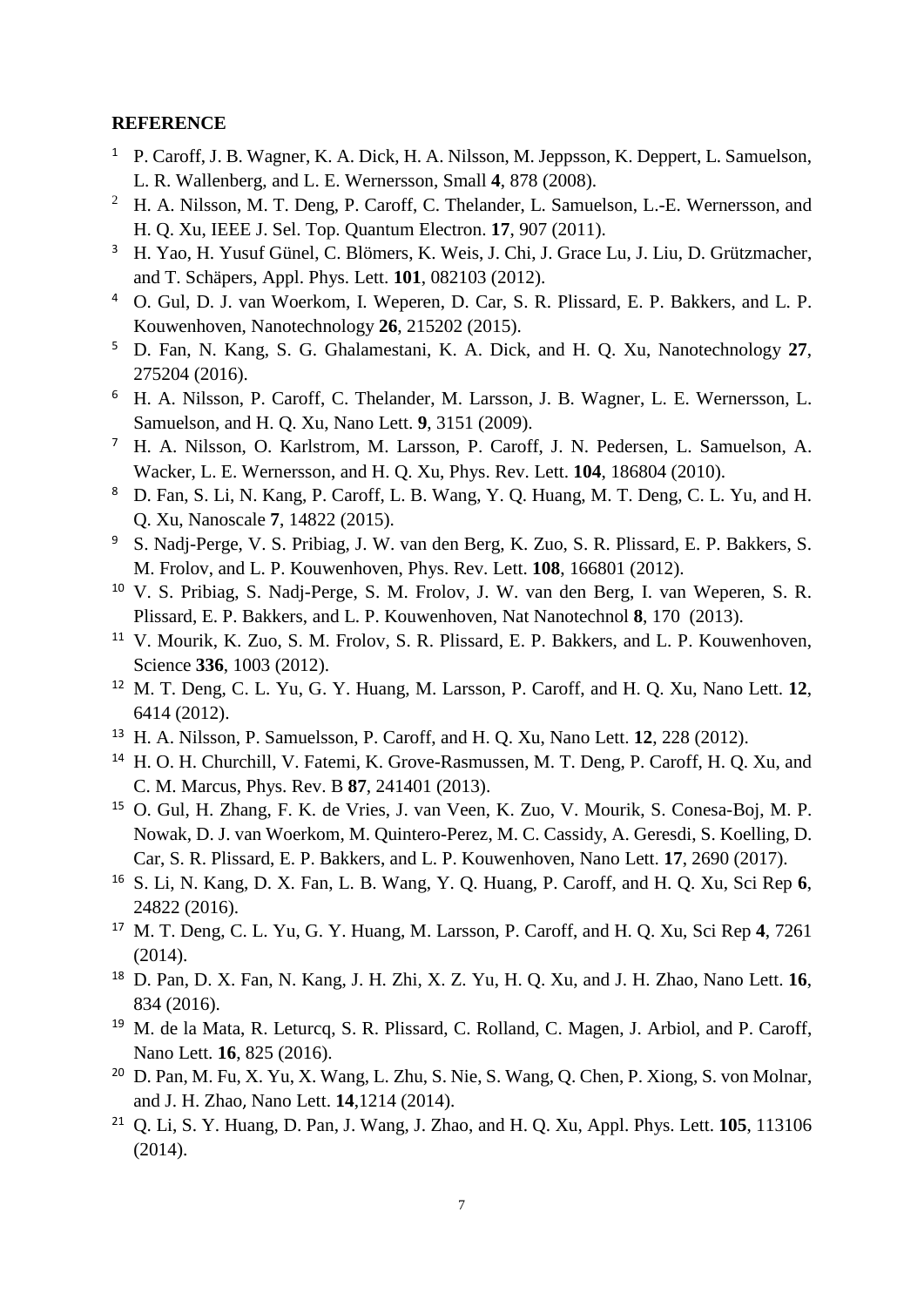- <sup>22</sup> J. Y. Wang, S. Y. Huang, Z. J. Lei, D. Pan, J. H. Zhao, and H. Q. Xu, Appl. Phys. Lett. **109**, 053106 (2016).
- <sup>23</sup> J. Y. Wang, G. Y. Huang, S. Y. Huang, J. H. Xue, D. Pan, J. H. Zhao, and H. Q. Xu, Nano Lett. **18**, 4741 (2018).
- <sup>24</sup> R. Pisoni, Z. Lei, P. Back, M. Eich, H. Overweg, Y. Lee, K. Watanabe, T. Taniguchi, T. Ihn, and K. Ensslin, Appl. Phys. Lett. **112**, 123101 (2018).
- <sup>25</sup> K. Wang, K. De Greve, L. A. Jauregui, A. Sushko, A. High, Y. Zhou, G. Scuri, T. Taniguchi, K. Watanabe, M. D. Lukin, H. Park, and P. Kim, Nat Nanotechnol **13**, 128 (2018).
- <sup>26</sup> C. Thelander, T. Måartensson. M. T. Björk, B.J. Ohlsson, M. W. Larsson, L. R. Wallenberg, and L. Samuelson, Appl. Phys. Lett. **83**, 2052 (2003).
- <sup>27</sup> M. Larsson, D. Wallin, and H. Q. Xu, J. Appl. Phys. **103**, 086101 (2008).
- <sup>28</sup> J. Sun, M. Larsson, I. Maximov, H. Hardtdegen, and H. Q. Xu, Appl. Phys. Lett. **94**, 042114 (2009).
- <sup>29</sup> Z. Z. Zhang, X. X. Song, G. Luo, G. W. Deng, V. Mosallanejad, T. Taniguchi, K. Watanabe, H. O. Li, G. Cao, G. C. Guo, F. Nori, and G. P. Guo, Sci Adv **3**, e1701699 (2017).
- <sup>30</sup> M. Hamer, E. Tovari, M. Zhu, M. D. Thompson, A. Mayorov, J. Prance, Y. Lee, R. P. Haley, Z. R. Kudrynskyi, A. Patane, D. Terry, Z. D. Kovalyuk, K. Ensslin, A. V. Kretinin, A. Geim, and R. Gorbachev, Nano Lett. **18,** 3950 (2018).
- <sup>31</sup> We would like to note that the extracted threshold voltages for top gates G1, G2 and G4 given here are approximate values, because their exact values are hard to determine due to appearance of complicate oscillations in the measurements shown in Figure 2. However, although the details of the simulation results may change when the exact threshold gate voltages would be used, the qualitative results on the overall confinement potential profiles would not be changed.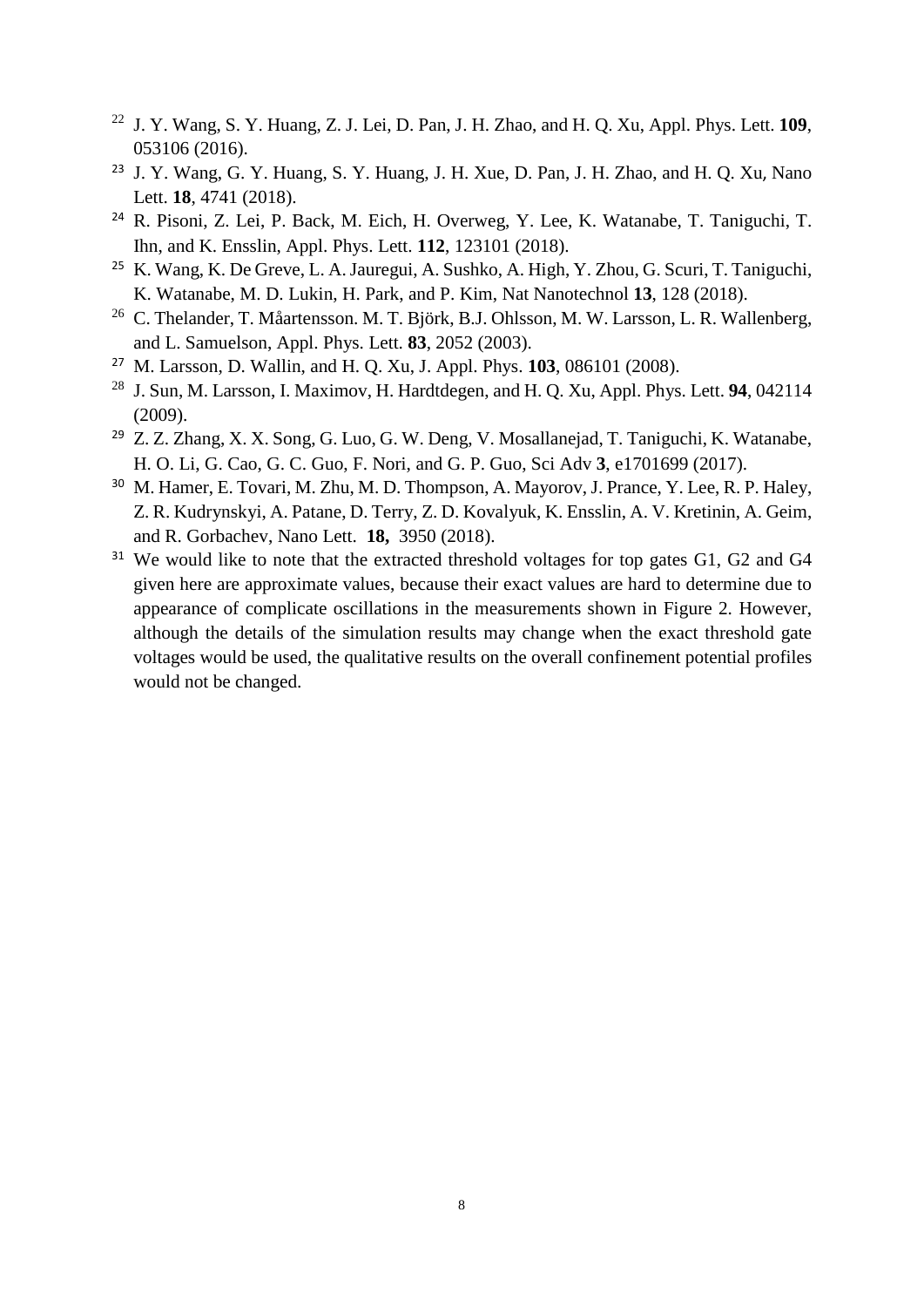

Figure 1. (a) Schematic view of the device structure. (b) SEM image of the device measured in this work (inset) and source-drain current *I*ds measured for the device as a function of back gate voltage *V*bg (transfer characteristics) at temperature *T*=20 mK and source-drain bias voltage  $V_{ds}=0.5$  mV (main figure). In the device structure schematic and the SEM image of the measured device, the source and drain contacts are labeled as S and D, and the four top gates are labeled as G1, G2, G3 and G4. In the measurements for the transfer characteristics, the four top gates are grounded, namely, all the top gate voltages are set at  $V_{\text{G1}}=0$  V,  $V_{\text{G2}}=0$  V,  $V_{\text{G3}}=0$ V, and *V*G4=0 V.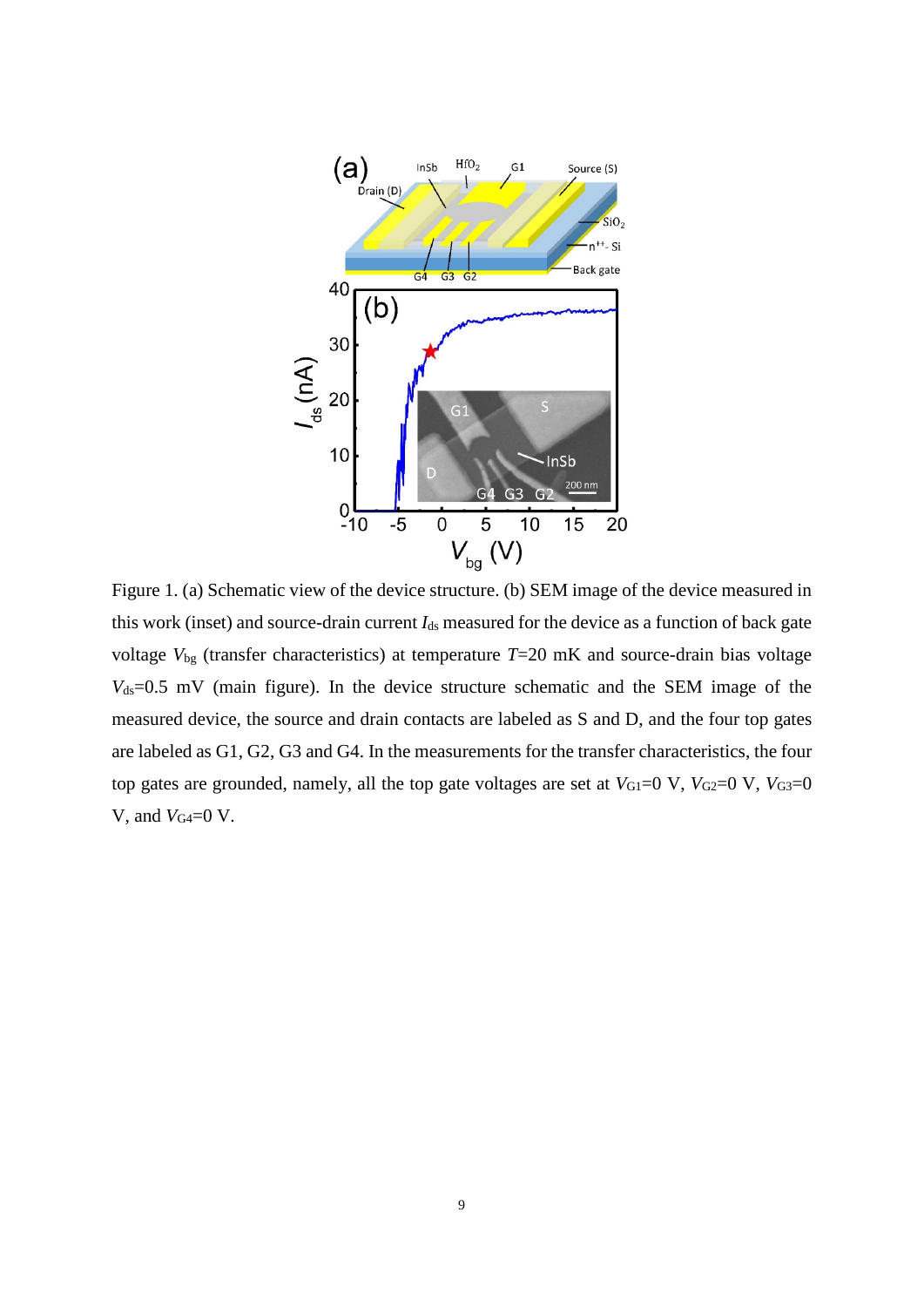

Figure 2. Transfer characteristics of the top gates. (a) Source-drain current *I*<sub>ds</sub> measured for the device as a function of *V*<sub>G1</sub> at *T*=20 mK and *V*<sub>ds</sub>=0.1 mV with other gate voltages set at *V*<sub>bg</sub> =−2 V,  $V_{G2}=0$  V,  $V_{G3}=0$  V,  $V_{G4}=0$  V. (b) The same as in (a) but for  $I_{ds}$  as a function of  $V_{G2}$  with *V*<sub>G1</sub>=−3.6 V, *V*<sub>G3</sub>=0 V, and *V*<sub>G4</sub>=0 V. (c) The same as in (a) but for  $I_{ds}$  as a function of *V*<sub>G4</sub> with *V*<sub>G1</sub>=−3.6 V, *V*<sub>G2</sub>=0 V, and *V*<sub>G3</sub>=0 V. (d) The same as in (a) but for  $I_{ds}$  as a function of *V*<sub>G3</sub> with *V*<sub>G1</sub>=−3.6 V, *V*<sub>G2</sub>=0 V, and *V*<sub>G4</sub>=0 V.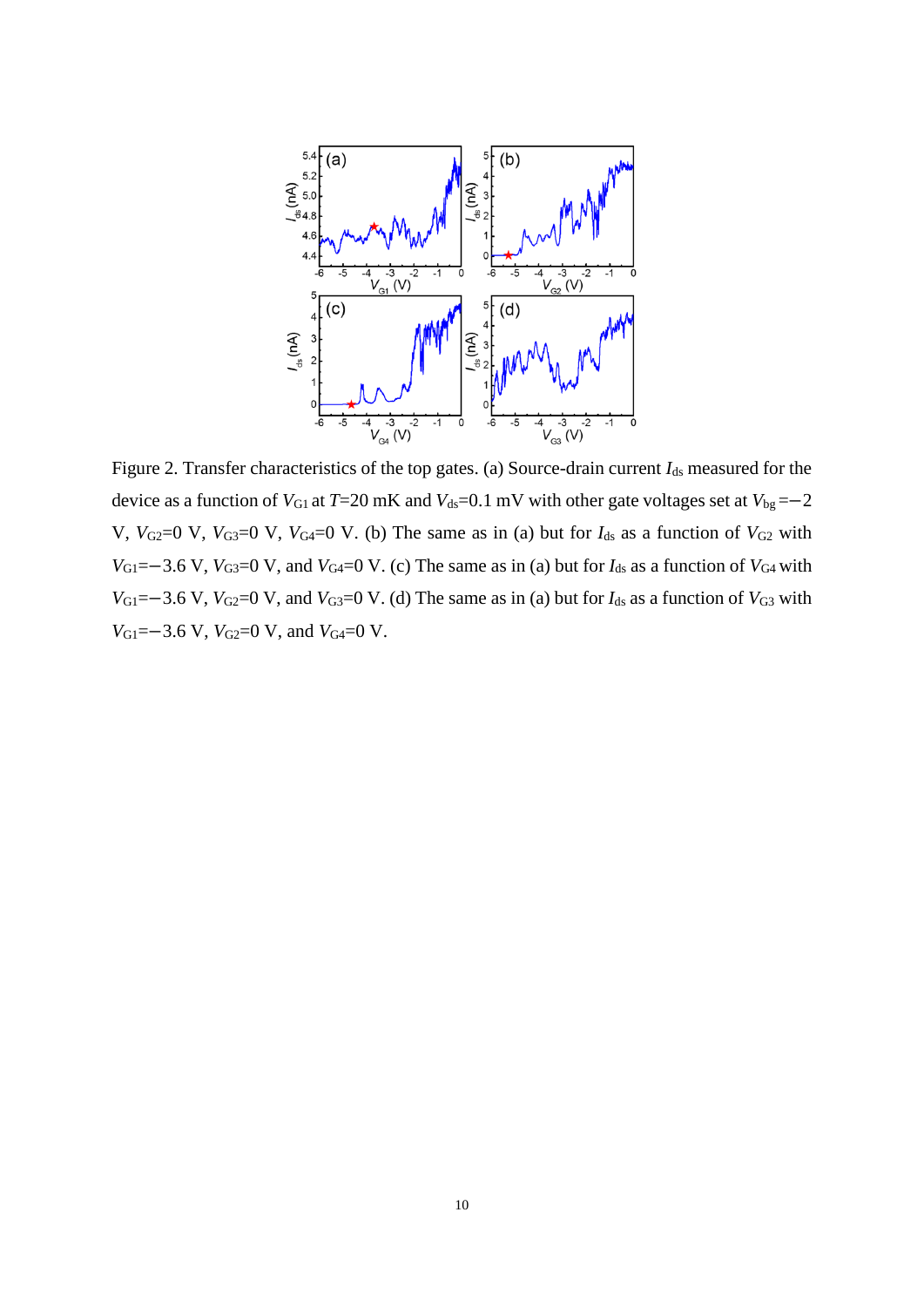

Figure 3. (a) Coulomb current oscillations of the quantum dot defined by setting *V*bg =−2 V, *V*<sub>G1</sub>=−3.6 V, *V*<sub>G2</sub>=−5.3 V, and *V*<sub>G4</sub>=−4.7 V measured against *V*<sub>G3</sub> at *T*=20 mK and *V*<sub>ds</sub>=0.1 mV. The inset shows a zoom-in plot in a high, positive *V*<sub>G3</sub> region. (b) Differential conductance  $G<sub>diff</sub>$  measured for the device as a function of  $V<sub>ds</sub>$  and  $V<sub>G3</sub>$  (charge stability diagram) at  $T=20$ mK. (c) Zoom-in plot of the measured charge stability diagram in the region marked by black rectangle I in (b). (d) Zoom-in plot of the measured charge stability diagram in the region marked by black rectangle II in (b). (e) Addition energies extracted from the measurements shown in (c), i.e., in region I. The red dashed line indicates the mean value of the addition energies. (f) Addition energies extracted from the measurements shown in (d), i.e., in region II. The blue dashed line indicates the mean value of the addition energies.